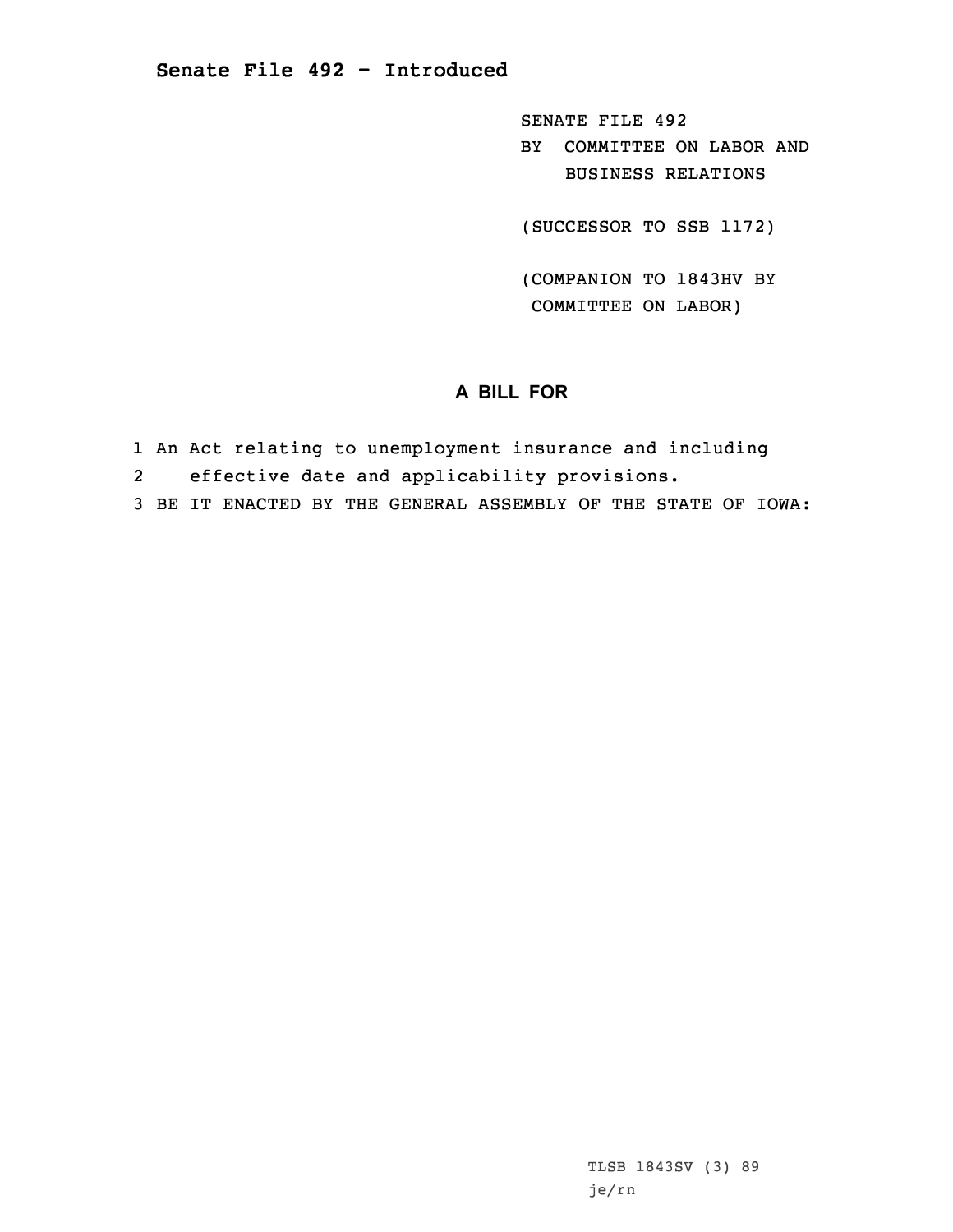1 Section 1. Section 96.1A, Code 2021, is amended by adding 2 the following new subsections:

3 NEW SUBSECTION. 01. *"Able to work"* means the individual is 4 physically and mentally able to perform work.

5 NEW SUBSECTION. 1A. *"Available for work"* means the 6 individual is ready and willing to accept suitable work.

 NEW SUBSECTION. 32A. *"Severance pay"* means any payment in connection with separation from employment that is not conditioned on the individual giving up any legal right or the release of any rights.

11 Sec. 2. Section 96.1A, subsection 18, unnumbered paragraph 12 1, Code 2021, is amended to read as follows:

 *"Exhaustee"* means an individual who, with respect to any week of unemployment in the individual's eligibility period has received, prior to such week, all of the regular benefits that were available to the individual under this [chapter](https://www.legis.iowa.gov/docs/code/2021/96.pdf) or any 17 other state law, including dependents<sup>1</sup> allowances and benefits payable to federal civilian employees and former armed forces personnel under <sup>5</sup> U.S.C. ch. 85, in the individual's current benefit year that includes such weeks. Provided that for the purposes of this [subsection](https://www.legis.iowa.gov/docs/code/2021/96.1A.pdf) an individual shall be deemed to have received all of the regular benefits that were available to the individual, although as <sup>a</sup> result of <sup>a</sup> pending appeal with respect to wages that were not considered in the original monetary determination in the individual's benefit year the individual may subsequently be determined to be entitled to add regular benefits, or:

28 Sec. 3. Section 96.3, subsection 4, Code 2021, is amended 29 to read as follows:

30 4. *Determination of benefits.*

 *a.* With respect to benefit years beginning on or after July 32 1, 1983, an An eligible individual's weekly benefit amount for <sup>a</sup> week of total unemployment shall be an amount equal to the following fractions of the individual's total wages in insured work paid during that quarter of the individual's base period

-1-

LSB 1843SV (3) 89 je/rn 1/8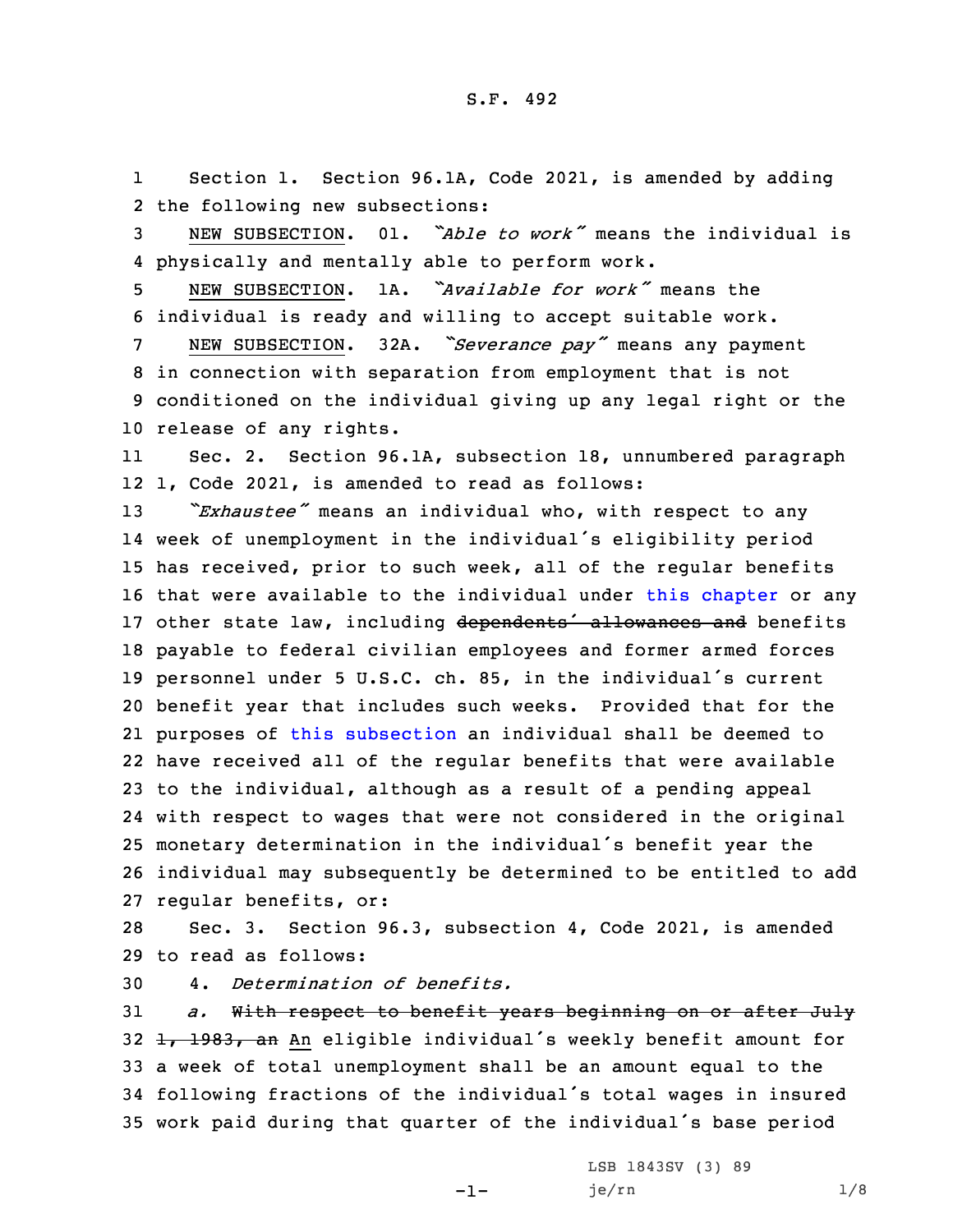1 in which such total wages were highest. The director shall 2 determine annually <sup>a</sup> maximum weekly benefit amount equal to 3 the following percentages, to vary with the number of based on 4 whether the individual has dependents, of the statewide average 5 weekly wage paid to employees in insured work which shall be 6 effective the first day of the first full week in July. 7 If the The weekly Subject to 8 number of benefit amount the following 9 dependents shall equal maximum 10 is: the following percentage of 11 fraction of high the statewide 12 quarter wages: average 13 weekly wage: 14 0  $1/23$  53% 15 1 or more 1/22 55% 57%  $16 \t2 \t1/21$  57%  $17$   $3$   $1/20$   $60%$ 18 4 or more  $\frac{1}{19}$  65%

 *b.* The maximum weekly benefit amount, if not <sup>a</sup> multiple of one dollar, shall be rounded to the lower multiple of one 21 dollar. <del>However, until such time as sixty-five percent of</del> the statewide average weekly wage exceeds one hundred ninety 23 dollars, the The maximum weekly benefit amounts shall be determined using the statewide average weekly wage computed on 25 the basis of wages reported for the current calendar year  $\text{\texttt{1981}}$ . As used in this [section](https://www.legis.iowa.gov/docs/code/2021/96.3.pdf), *"dependent"* means dependent as defined in section 422.12, [subsection](https://www.legis.iowa.gov/docs/code/2021/422.12.pdf) 1, paragraph *"a"*, as if the 28 individual claimant was a taxpayer, except that an individual 29 claimant's nonworking spouse shall be deemed to be a dependent under this [section](https://www.legis.iowa.gov/docs/code/2021/96.3.pdf). *"Nonworking spouse"* means <sup>a</sup> spouse who does 31 not earn more than one hundred twenty dollars in gross wages in one week. Sec. 4. Section 96.3, subsection 5, paragraph a, Code 2021, is amended to read as follows: *a. Duration of benefits.* The maximum total amount of

 $-2-$ 

LSB 1843SV (3) 89 je/rn 2/8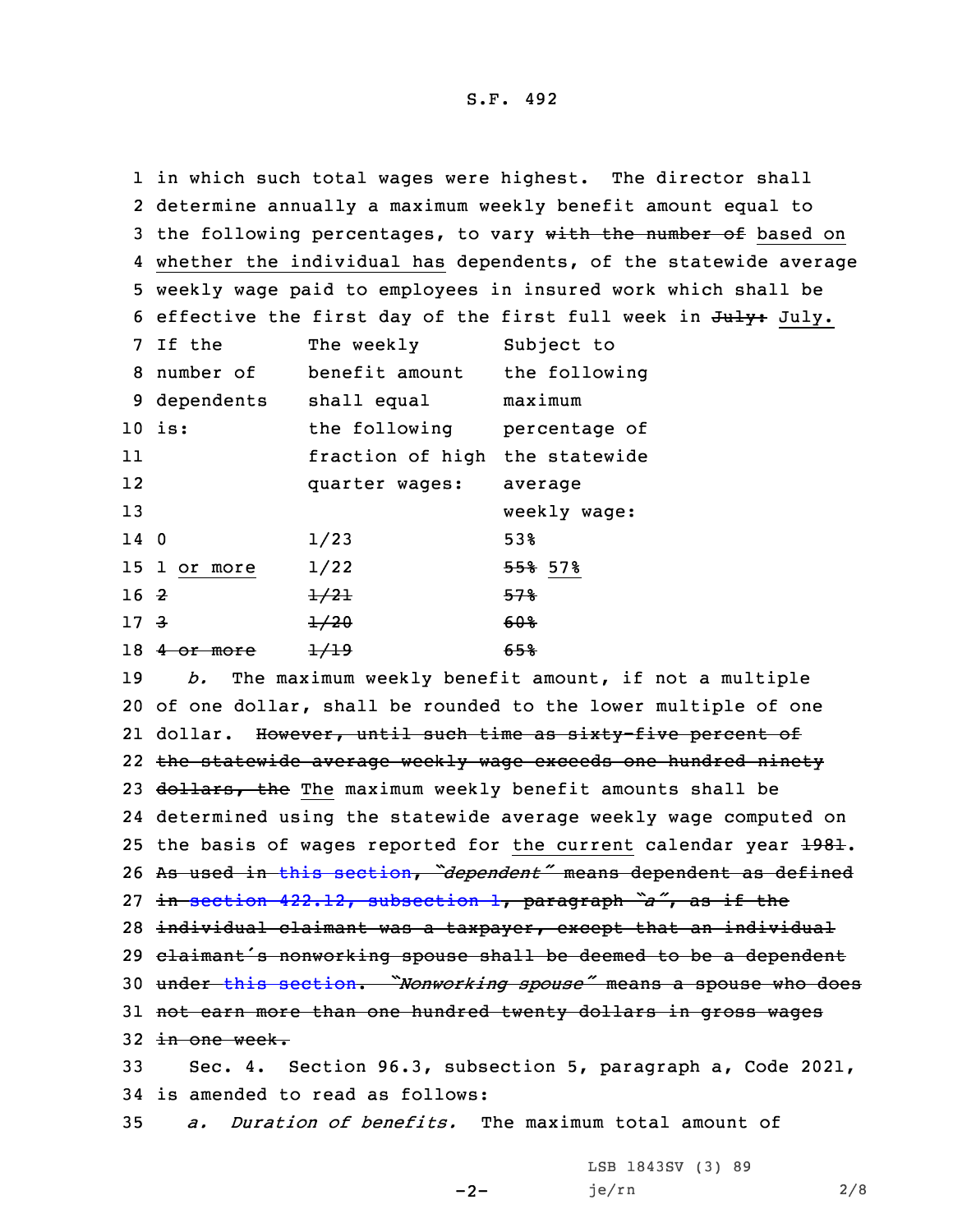benefits payable to an eligible individual during <sup>a</sup> benefit year shall not exceed the total of the wage credits accrued to the individual's account during the individual's base period, or twenty-six times the individual's weekly benefit amount, whichever is the lesser. The director shall maintain <sup>a</sup> separate account for each individual who earns wages in insured work. The director shall compute wage credits for each individual by crediting the individual's account with one-third of the wages for insured work paid to the individual 10 during the individual's base period. However, the director shall recompute wage credits for an individual who is laid off due to the individual's employer going out of business at 13 the factory, establishment, or other premises at which the individual was last employed, by crediting the individual's account with one-half, instead of one-third, of the wages for 16 insured work paid to the individual during the individual's 17 base period. Benefits paid to an eligible individual shall be charged against the base period wage credits in the individual's account which have not been previously charged, in the inverse chronological order as the wages on which the 21 wage credits are based were paid. However if the state "off" indicator is in effect and if the individual is laid off due to 23 the individual's employer going out of business at the factory, establishment, or other premises at which the individual was 25 <del>last employed, the maximum benefits payable shall be extended</del> to thirty-nine times the individual's weekly benefit amount, but not to exceed the total of the wage credits accrued to the individual's account.

29 Sec. 5. Section 96.4, Code 2021, is amended by adding the 30 following new subsection:

 NEW SUBSECTION. 8. The individual has satisfied <sup>a</sup> single one-week waiting period during the individual's benefit year. To satisfy the one-week waiting period, the individual, with respect to the week in question, must be eligible for benefits from this state, but must not have received benefits from this

 $-3-$ 

LSB 1843SV (3) 89 je/rn 3/8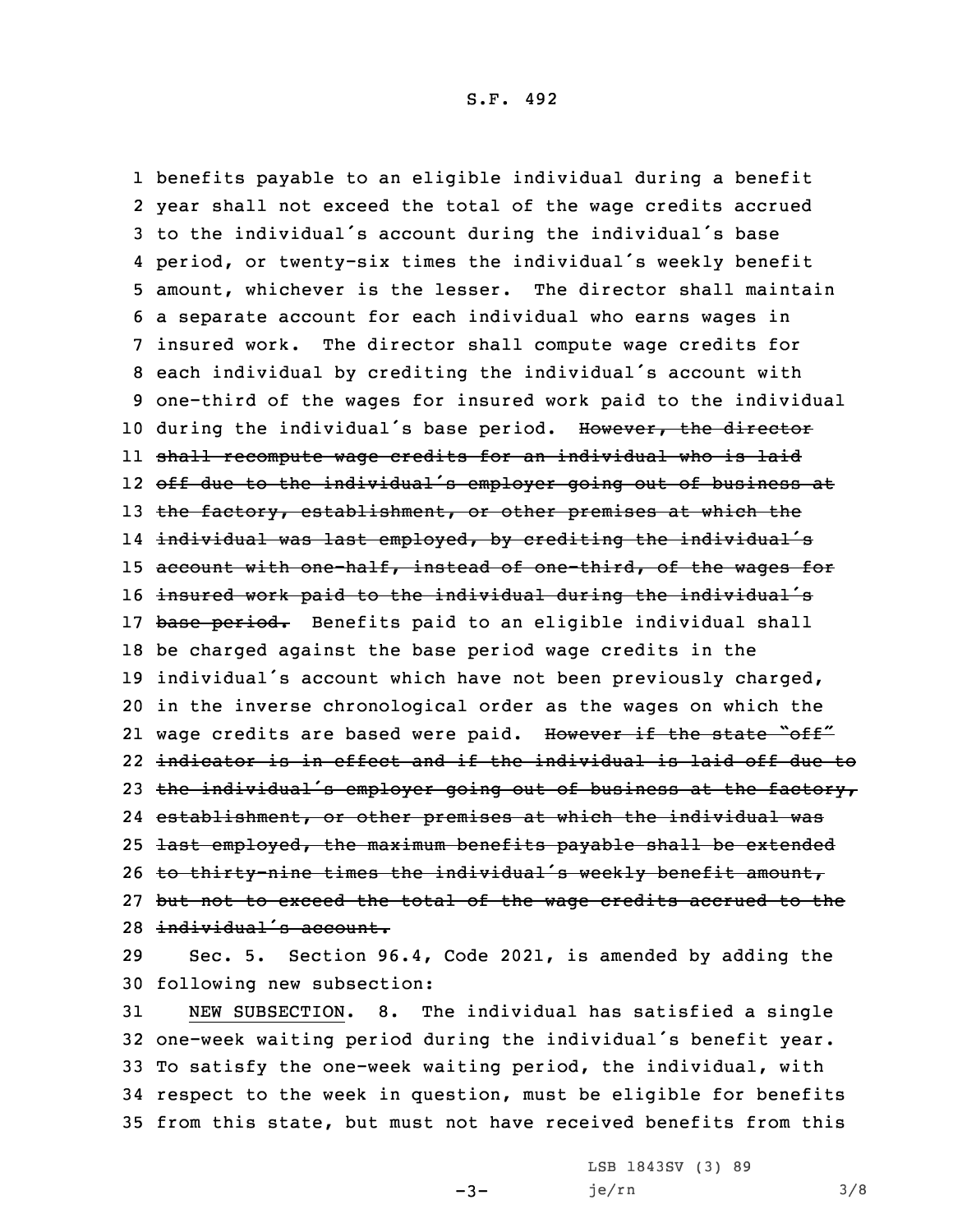1 state, and must not be eligible for benefits from another 2 state.

3 Sec. 6. Section 96.5, subsection 3, paragraph a, 4 subparagraph (1), subparagraph divisions (a), (b), and (c), 5 Code 2021, are amended to read as follows:

6 (a) One hundred Eighty percent, if the work is offered 7 during the first five four weeks of unemployment.

8 (b) Seventy-five Seventy percent, if the work is offered 9 during the sixth fifth through the twelfth eighth week of 10 unemployment.

11(c) Seventy Sixty percent, if the work is offered during 12 <del>the thirteenth through the eighteenth</del> after the ninth week of 13 unemployment.

14 Sec. 7. Section 96.5, subsection 3, paragraph a, 15 subparagraph (1), subparagraph division (d), Code 2021, is 16 amended by striking the subparagraph division.

17 Sec. 8. Section 96.6, subsection 2, Code 2021, is amended 18 to read as follows:

19 2. *Initial determination.*

 *a.* <sup>A</sup> representative designated by the director shall promptly notify all interested parties to the claim of its filing, and the parties have ten days from the date of issuing the notice of the filing of the claim to protest payment of benefits to the claimant. All interested parties shall select <sup>a</sup> format as specified by the department to receive such notifications. The representative shall promptly examine the claim and any protest, take the initiative to ascertain relevant information concerning the claim, and, on the basis of the facts found by the representative, shall determine whether or not the claim is valid, the week with respect to which benefits shall commence, the weekly benefit amount payable and its maximum duration, and whether any disqualification shall be imposed.

34 *b.* The claimant has the burden of proving that the claimant 35 meets the basic eligibility conditions of [section](https://www.legis.iowa.gov/docs/code/2021/96.4.pdf) 96.4. The

 $-4-$ 

LSB 1843SV (3) 89  $j e/rn$  4/8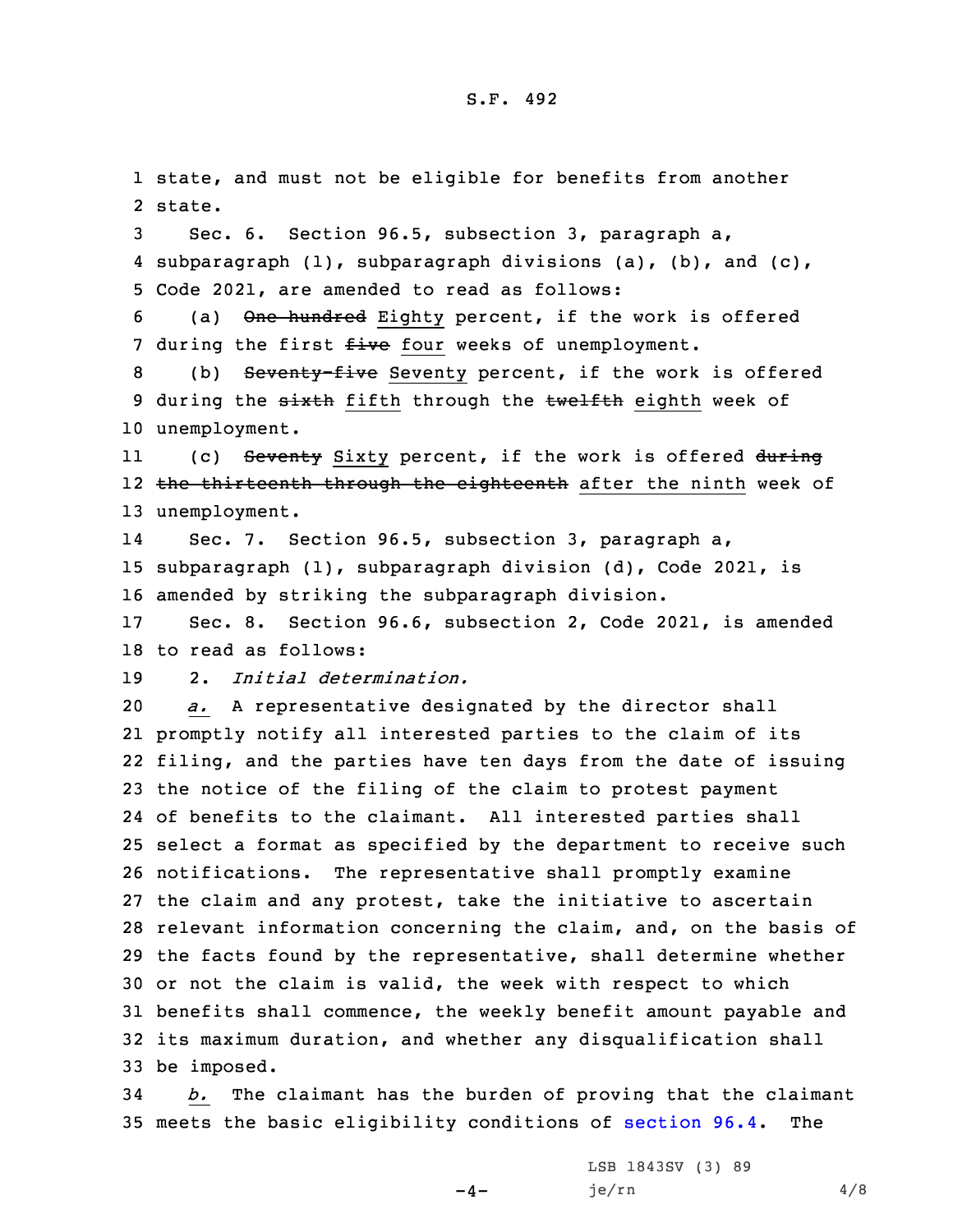employer has the burden of proving that the claimant is disqualified for benefits pursuant to [section](https://www.legis.iowa.gov/docs/code/2021/96.5.pdf) 96.5, except as provided by this [subsection](https://www.legis.iowa.gov/docs/code/2021/96.6.pdf). The claimant has the initial burden to produce evidence showing that the claimant is not disqualified for benefits in cases involving section 96.5, subsections 10 and 11, and has the burden of proving that <sup>a</sup> voluntary quit pursuant to section 96.5, [subsection](https://www.legis.iowa.gov/docs/code/2021/96.5.pdf) 1, was for good cause attributable to the employer and that the claimant is not disqualified for benefits in cases involving section 96.5, subsection 1, paragraphs *"a"* through *"h"*. Unless the claimant or other interested party, after notification or within ten calendar days after notification was issued, 13 files an appeal from the decision, the decision is final and benefits shall be paid or denied in accordance with the 15 decision. If an administrative law judge affirms a decision of 16 the representative, or the appeal board affirms a decision of 17 the administrative law judge allowing benefits, the benefits 18 shall be paid regardless of any appeal which is thereafter 19 taken, but if the decision is finally reversed, no employer's account shall be charged with benefits so paid and this relief from charges shall apply to both contributory and reimbursable employers, notwithstanding section 96.8, [subsection](https://www.legis.iowa.gov/docs/code/2021/96.8.pdf) 5.

23 Sec. 9. Section 96.6, subsection 4, Code 2021, is amended 24 by striking the subsection and inserting in lieu thereof the 25 following:

 4. *Effect of decision —— payment of benefits.* Unless the claimant or other interested party, after notification or within ten calendar days after notification was issued, files an appeal from the decision of the representative of the department, the decision is final and benefits shall be paid or denied in accordance with the decision. If an administrative law judge affirms <sup>a</sup> decision of the representative, or the appeal board affirms <sup>a</sup> decision of the administrative law judge allowing benefits, the benefits shall be paid regardless of any appeal which is thereafter taken, but if the decision is

 $-5-$ 

LSB 1843SV (3) 89  $je/rn$  5/8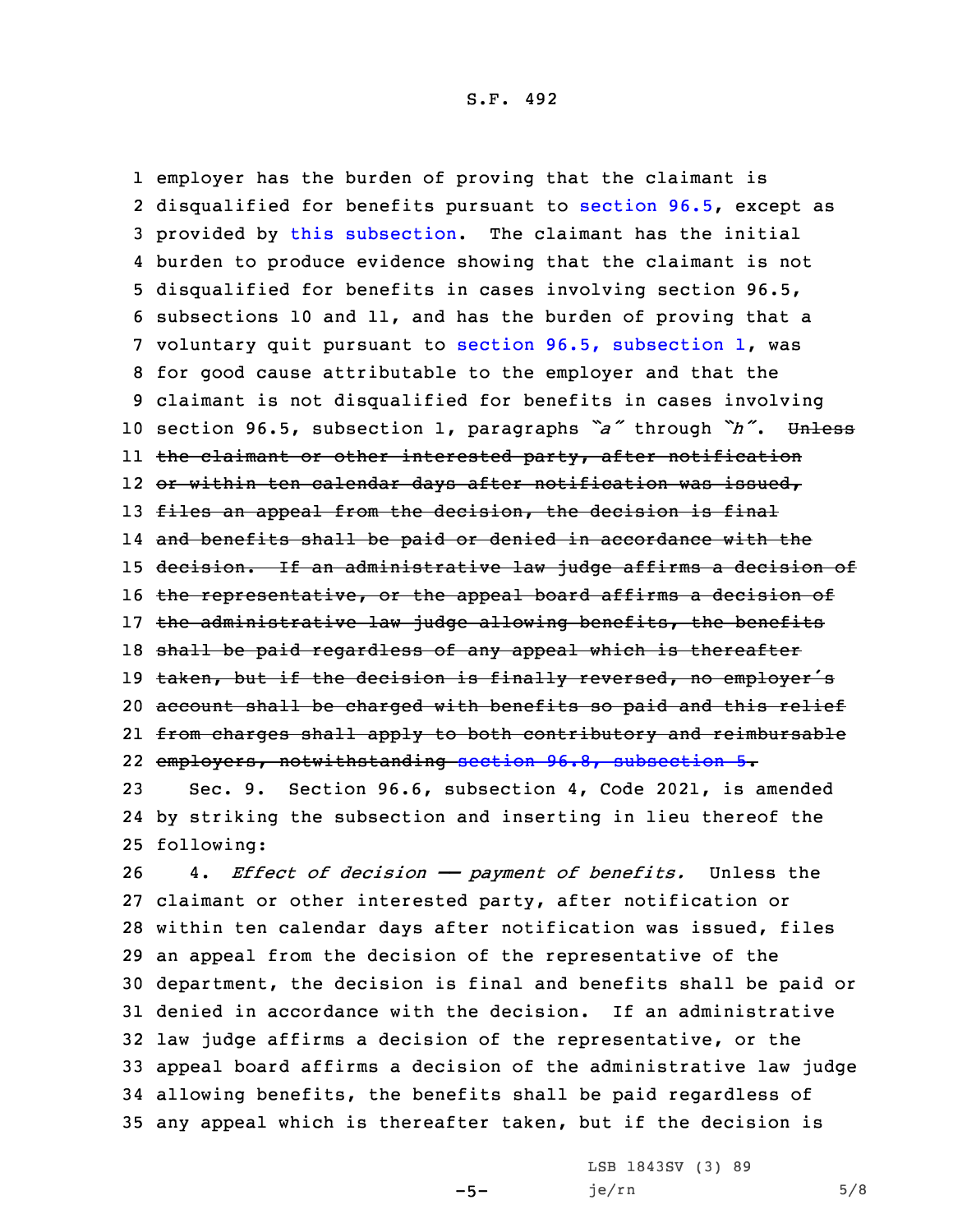finally reversed, no employer's account shall be charged with benefits so paid and this relief from charges shall apply to both contributory and reimbursable employers, notwithstanding section 96.8, subsection 5. Sec. 10. EFFECTIVE DATE. This Act takes effect July 1, 6 2022. Sec. 11. APPLICABILITY. 1. Except as otherwise provided in this section, this Act applies to any week of unemployment benefits beginning on or after July 3, 2022. 11 2. The sections of this Act enacting section 96.4, subsection 8, and amending section 96.6, subsection 4, apply to any new claim of unemployment benefits beginning on or after July 3, 2022. EXPLANATION **The inclusion of this explanation does not constitute agreement with the explanation's substance by the members of the general assembly.** This bill relates to unemployment insurance under Code chapter 96. The bill defines "able to work", for purposes of unemployment benefits, to mean the individual is physically and mentally able to perform work. The bill defines "available for work", for purposes of unemployment benefits, to mean the individual is ready and willing to accept suitable work. The bill defines "severance pay", for purposes of Code chapter 96, as any payment in connection with separation from employment that is not conditioned on the individual giving up any legal right or the release of any rights. The bill strikes language providing that an eligible individual's maximum weekly benefit amount varies with the number of dependents the individual has. The bill instead provides that an individual with dependents is subject to <sup>a</sup> maximum of 57 percent of the statewide average weekly wage. The division strikes language defining "dependent". The bill strikes additional obsolete language.

 $-6-$ 

LSB 1843SV (3) 89 je/rn 6/8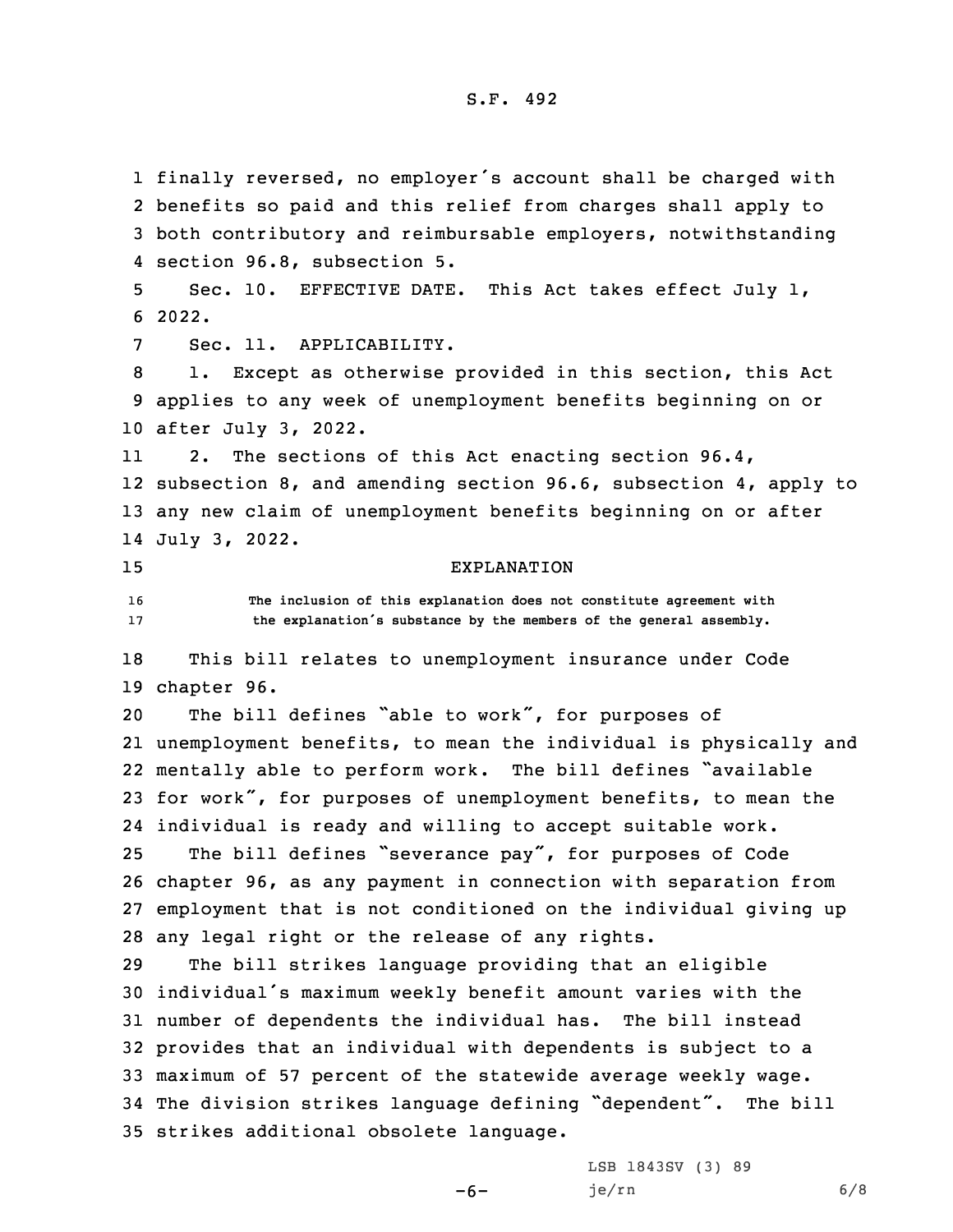1 The bill strikes language requiring the director of the department of workforce development to recompute wage credits for purposes of calculating an individual's maximum total amount of unemployment benefits payable during <sup>a</sup> benefit year. The stricken language applied to an individual who is laid off due to the individual's employer going out of business at the factory, establishment, or other premises at which the individual was last employed by crediting the individual's account with one-half, instead of one-third, of the wages for insured work paid to the individual during the individual's base period. The bill also strikes language providing an additional 13 weeks of benefits to such individuals if the state "off" indicator, which relates to the rate of insured unemployment in the state, is in effect.

 The bill provides that in order to be eligible for unemployment benefits, an individual must satisfy <sup>a</sup> single one-week waiting period during the individual's benefit year. To satisfy the one-week waiting period, the individual, with respect to the week in question, must be eligible for benefits from this state, but must not have received benefits from this state, and must not be eligible for benefits from another 22 state.

 The bill modifies the percentages of the individual's average weekly wage for insured work paid to the individual during the quarter of the individual's base period in which the individual's wages were highest, which the gross weekly wages for new work by the individual must equal or exceed for the new work to be considered suitable. Under current law, if an individual fails without good cause to apply for or accept suitable work, the individual is disqualified from eligibility for unemployment benefits. Under current law, the percentages are 100 percent, if the work is offered during the first five weeks of unemployment; 75 percent, if the work is offered during the sixth through the twelfth week of unemployment; 70 percent, if the work is offered during the thirteenth through

 $-7-$ 

LSB 1843SV (3) 89 je/rn 7/8